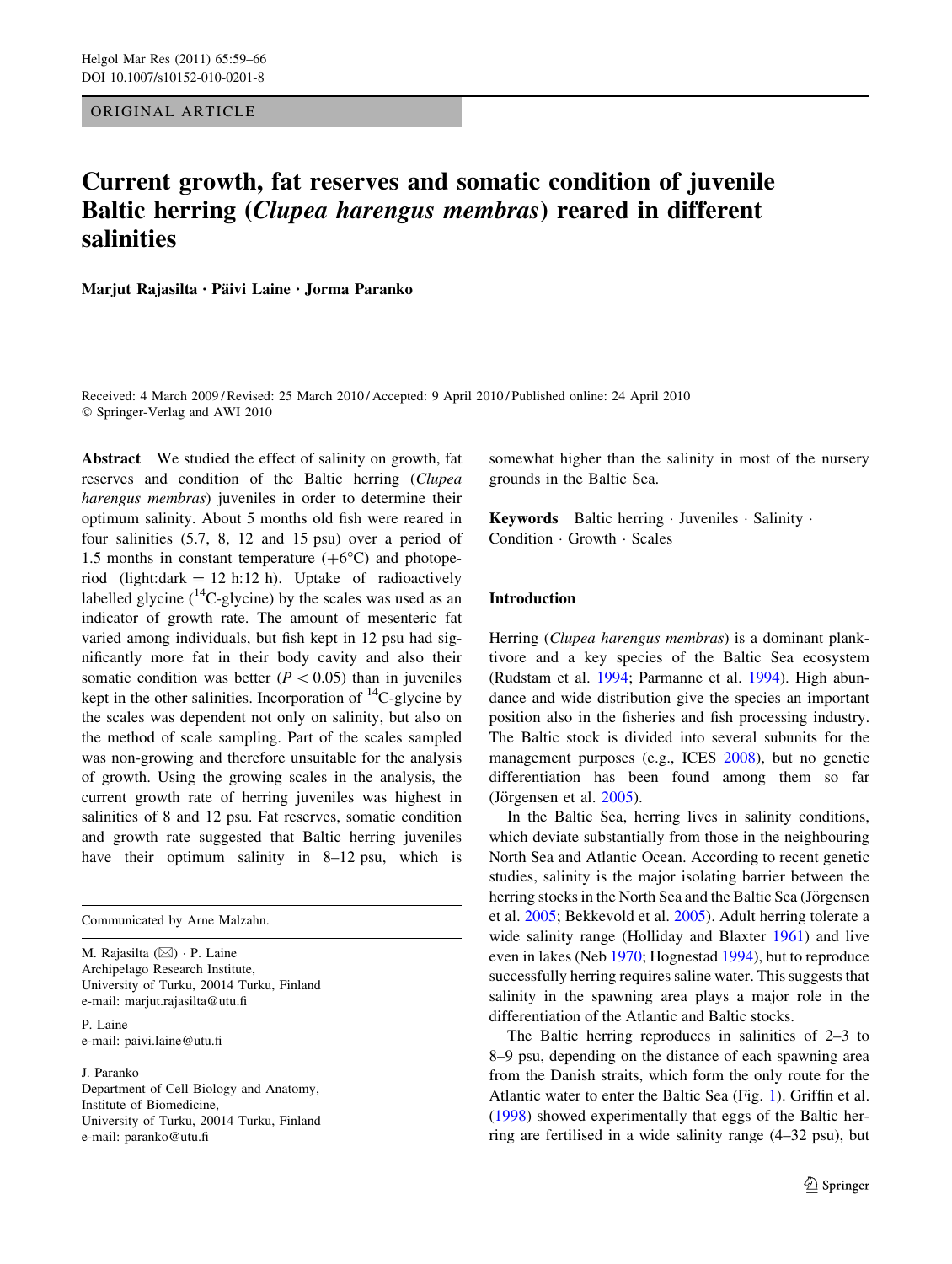<span id="page-1-0"></span>

Fig. 1 The Baltic Sea and the herring sampling area in the Archipelago Sea (AS), south-western Finland. The numbers indicate the average surface salinity (psu) in different areas [salinity values according to Segerstråle [\(1957](#page-7-0)) and Fonselius and Valderrama ([2003\)](#page-6-0)]

the fertilisation success is highest in 8 psu. This corresponds to the salinity conditions at water surface in the southern Baltic Sea (e.g., Fonselius and Valderrama [2003](#page-6-0)). After fertilisation, embryonic development seems to be normal at salinities of 5–20 psu (Ojaveer [1981](#page-7-0)), but below 5 psu, development is less successful (Klinkhardt [1984](#page-7-0)). The salinity optimum or tolerance at later embryonic stages or in larvae and juveniles has not been studied. Therefore, it is not known, which phase in ontogeny is the most critical one in the adaptation of herring to Baltic salinity.

In the present paper, we examined the influence of water salinity on the fat reserves, somatic condition and growth of the Baltic herring juveniles experimentally. These parameters have been determined in euryhaline fish species, in order to find out their optimum salinity at juvenile or adult stages (e.g., Hettler [1976](#page-6-0); Boeuf et al. [1999](#page-6-0); Jarvis et al. [2001;](#page-7-0) Imsland et al. [2001](#page-7-0), [2003](#page-7-0)). Experimental studies with adult or juvenile Baltic herring have not been made previously (Westin and Aneer [1987\)](#page-7-0), partly because the herring is highly sensitive to handling stress and difficult to keep in captivity for long periods (Blaxter and Holliday [1963\)](#page-6-0). This puts extra demands on the experimental procedure and treatment of fish before and during the experiment. E.g., fish handling has to be avoided as much as possible, because it increases mortality in the experiments due to loss of scales (Holliday and Blaxter [1961\)](#page-6-0). In order to minimise the disturbances during and before the experiment, we therefore determined the growth rate from fish scales in vitro using a method described by Goolish and Adelman [\(1983](#page-6-0)). The method has not been applied in the studies of juvenile fish previously, and further development of the method was therefore required, especially concerning the sampling of scales for the determination of the growth rate.

#### Materials and methods

#### Experimental procedure

Herring juveniles were caught in July in the Archipelago Sea, northern Baltic (Fig. 1), and reared until autumn in net pens (mesh size 4 mm) in the sea. Fish were fed daily with dry pellets (Skretting Nutra HP), but they were also able to feed on natural zooplankton that entered the walls of the net pens. In October, fish were moved to a large tank in the laboratory hall. They were kept in ambient temperature and salinity and fed daily until the start of the experiment. During the above acclimation period, fish grew so that their scales became large enough for the measurements.

After the acclimation period, a random sample of ca 200 individuals was taken, divided in four groups and placed into the experimental tanks. The number of fish was estimated by eye, but the goal was to have about 40–50 fish in each tank. At this phase, fish were approximately 5 months old. Square tanks with rounded edges (area  $1 \text{ m}^2$ ; height 0.5 m; water volume 300 l) were used. Water was taken from the sea nearby, where salinity was 5.7 psu at the time of the experiment. The ambient sea water was taken as the lowest salinity in the experiments, and three higher salinities (8, 12 and 15 psu) were obtained by adding coarse sea salt  $(Jozo^{\omega})$  to the ambient sea water. The salinities thus matched the salinity gradient at sea surface from the Archipelago Sea to the Danish Sounds (Fig. 1). This represents the area, where Baltic herring is known to spawn (e.g., Haegele and Schweigert [1985\)](#page-6-0) and the adjacent waters where the spawners of the south-western her-ring population live as adults (Jönsson and Biester [1981](#page-7-0); Aro [1989](#page-6-0)). The aquarium hall received daylight from the windows, but also electric light was used for lightning (12 h light:12 h dark). Water temperature in the tanks was kept  $+6^{\circ}$ C over the experiment. This is the long-time average at 20 metre's depth in late autumn in the study area (statistics of the Archipelago Research Station, University of Turku). All tanks were well aerated with aquarium pumps. Fish were fed ad libitum daily with dry pellets, which they already were used to feed on. In the daily rearing routines, fish behaviour was recorded by eye; part of the tank water (ca 10% of the total volume) was changed and salinity and oxygen saturation were measured using a salinometer equipped with an oxygen detector. Dead individuals were removed from the tanks and counted. At the end of the experiment, the initial fish density was calculated by adding the number of the dead with the number of the remaining fish in the tank. The duration of the experiment was 1.5 months (December 16–February 4).

At the end of the experiment fish  $(n = 10)$  in each salinity) were anesthetised with tricaine methanesulfonate salt (MS-222). A sample of scales was removed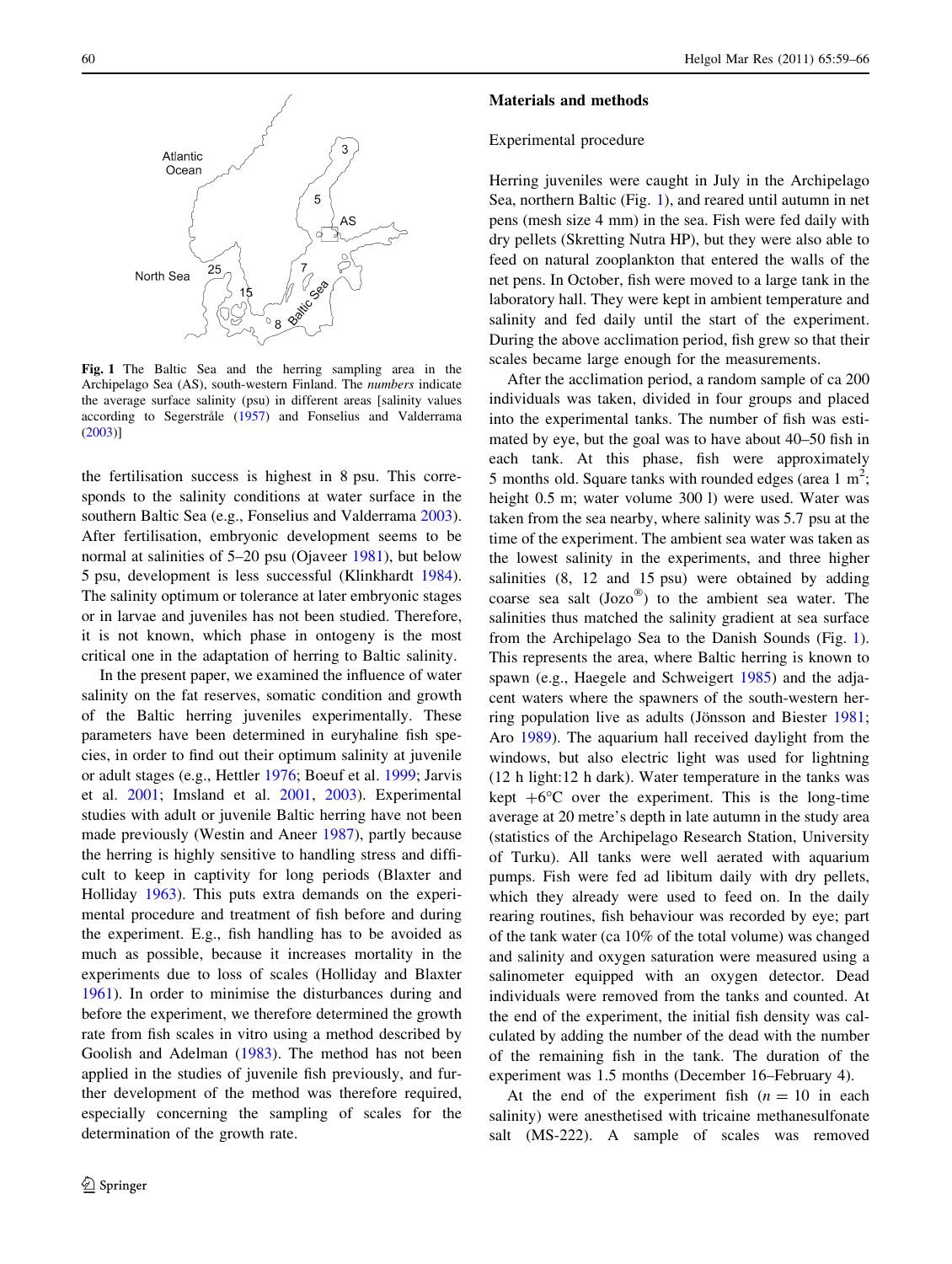immediately (see below), after which fish were killed and their total length (in mm) and total weight (in g) was determined. The alimentary canal was opened to see whether fish had taken food or not, and the amount of visceral fat (Fat index; FI) was estimated visually using a relative scale of  $0-3$  ( $0 =$  no fat;  $1-2 =$  increasing amount of fat around the intestine;  $3 =$  rich deposits of fat around the intestine). Condition factor (CF) was calculated as  $CF = total weight/total length<sup>3</sup> (Test 1971).$  $CF = total weight/total length<sup>3</sup> (Test 1971).$  $CF = total weight/total length<sup>3</sup> (Test 1971).$ 

## Measurement of the growth

The simplest way to measure the growth of fish is to determine their size in the beginning and end of the study period. However, this could not be done with herring juveniles, as measurement of the original length and weight requires handling of fish, which increases their mortality. For this reason, we determined growth in vitro using the method described by Goolish and Adelman [\(1983](#page-6-0)). Principally, the growth of scales or other body tissues follows the general growth pattern of an individual. Accordingly, the protein synthesis in these tissues indicates the rate of protein synthesis in fish body. Hence, the current growth rate can be measured as the uptake of radioactively labelled amino acids by scales or other body tissues (Ottaway and Simkiss [1977;](#page-7-0) Ottaway [1978](#page-7-0); Adelman [1987](#page-6-0); Busacker and Adelman [1987;](#page-6-0) Negatu and Meier [1993](#page-7-0), [1995\)](#page-7-0).

Earlier studies have shown that radioactivity in scales is dependent on the size of the scales (Adelman [1987](#page-6-0)). As herring juveniles have small scales, the total scale area in a sample was increased by collecting several tens of scales from each fish. The scales were removed from the upper caudal part of the fish after they were anesthetised (No. of  $fish = 10$  in each salinity). This is the body area where otolith and scale ages are equal in young (age 2–4 years) Baltic herring (Eklund [1999](#page-6-0)). The scales of each fish were divided between four Eppendorf tubes containing physiological teleost saline buffered with HEPES (pH 7.5) and freshly added unlabelled glycine (3.2 mg/ml). In three tubes, 2  $\mu$ l <sup>14</sup>C-glycine with specific activity of 430 mCi/ mmol (Amersham) was added; one was left without radiolabel as a control. The tubes (3 radiolabelled, 1 control/fish) were incubated in a water bath at  $+25^{\circ}$ C for 120 min, after which the scales were washed thoroughly with saline buffer. After this, fish from each salinity were randomly divided into two groups (No. of fish  $= 5$  in both) and the size of their scales was measured using two alternative methods. In the first group (method M1), scales  $(n = 10/tube)$  were taken in a random order, and in the second one (method M2), scales of uniform size  $(n = 10/tube)$  were selected, as suggested by Busacker and Adelman [\(1987](#page-6-0)). The area of the scales was measured individually under a dissecting microscope by comparing

the scale with a set of circles having a known area (from 1 to 15 mm<sup>2;</sup> precision 0.5 mm<sup>2</sup>). After measurement, scales were rinsed with saline, transferred to clean tubes and digested in 200 µl tissue solubiliser (Luma Solve), incubated for 12 h at  $+55^{\circ}$ C and homogenised manually in a 5-ml volume glass homogeniser. After adding 1 ml scintillation medium (OptiPhase Supermix, Wallac, Finland), radioactivity in the scale samples was recorded with the Microbeta Plus Liquid Scintillation Counter (Wallac, Finland). Counting time was 2 min. The scale growth was expressed as a number of counts/mm<sup>2</sup>.

#### Statistical analyses

Normal distribution of all parameters was studied graphically, and the test was chosen accordingly. Fish body length, weight and condition in different salinities were compared with non-parametric analysis of variance (Kruskall–Wallis -test). In the correlation analyses, Spearman rank correlation test was used (correlation coefficient  $r<sub>s</sub>$ ). The effect of salinity on the amount of visceral fat was studied with Kruskall–Wallis test and the pairwise comparisons between the salinities were performed with Mann– Whitney U-test. This test was also used in the comparison of the scale size between the scale sampling methods M1 and M2. The effect of salinity on the growth rate (No. of counts/ area of scales in mm<sup>2</sup>; ln-transformed values) was tested with analysis of variance. The growth rate was taken as a mean value of the three replicates of each fish. Pairwise comparisons were made with Tukey's test, and homoscedasticity of variances was tested with Levene's test. In all tests, the SPSS statistical package was used (SPSS Inc. [2005](#page-7-0); version 14.0).

# Results

Scale growth in different salinities

The analysis of scale size revealed that the scale sampling method M1 (scales taken in random: mean scale area = 5.1 mm<sup>2</sup>;  $N = 60$ ; Fig. [2a](#page-3-0)) resulted in a collection of significantly larger ( $P < 0.001$ ) scales than the sampling method M2 (scales of equal size selected: mean scale area = 3.4 mm<sup>2</sup>;  $N = 60$ ). Radioactivity and scale area had a significant and positive correlation in all salinities (5.7 psu:  $r_s = 0.733;$   $P < 0.01;$  8 psu:  $r_s = 0.724;$  $P < 0.01$ ; 12 psu:  $r_s = 0.733$ ;  $P < 0.01$  and 15 psu:  $r_s = 0.441$ ;  $P \lt 0.01$ ), but this was mainly due to the results obtained by scale sampling method M1. In method M2, the radioactivity counts remained at the level of control scales in all salinities (Fig. [2](#page-3-0)b). Based on this result, the scales of method M2 were excluded from the growth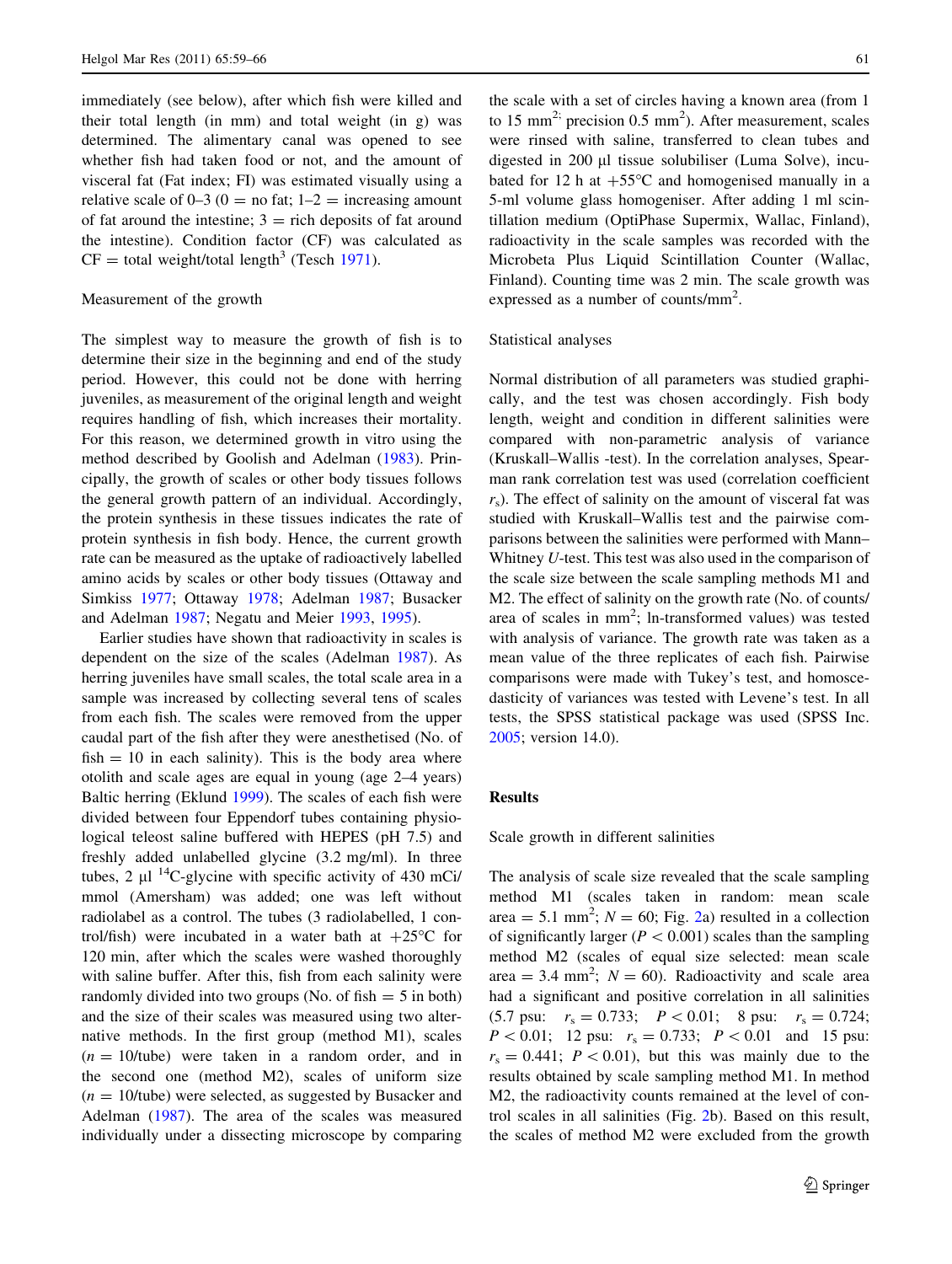<span id="page-3-0"></span>

Fig. 2 a Size of scales (mean  $mm^2 \pm SE$  in different salinities) collected using two different sampling methods (M1 and M2; see text). **b** Growth rate (mean radioactivity counts/mm<sup>2</sup>  $\pm$  SE) of herring juveniles in different salinities.  $G(I) =$  growth rate of scales according to scale sampling method M1;  $G(II) =$  growth rate according to scale sampling method M2;  $C(I)$  and  $C(II) =$  counts of radioactivity in control scales in the two methods M1 and M2, respectively. See Table 1 for the values of  $P$  in pairwise comparisons of G(I)

analysis and only those obtained with the scale sampling method M1 were used.

The scale growth measured as the amount of incorporated radioactive glycine (No. of counts/mm<sup>2</sup>) increased with increasing salinity, but not in a linear way (Fig. 2b). The highest values were found at salinities of 8 and 12 psu  $(mean = 8.8 \text{ and } 8.4 \text{ counts/mm}^2,$  respectively) but in salinities of 5.7 and 15 psu the values were clearly lower (mean  $=$  3.7 and 3.7 counts/mm<sup>2</sup>, respectively). According to ANOVA, salinity explained 50.6% of the variation of scale growth and the effect of salinity was significant  $(F3,16 = 5.464; P < 0.01)$ . Pairwise comparisons showed that growth rate was significantly higher in salinities of 8 and 12 psu than in 5.7 and 15 psu (Table 1).

#### Fat reserves, somatic condition and mortality

At start, density of fish varied slightly between the tanks, because the number of fish could only be estimated by eye when they were transferred into the test tanks, in order to avoid handling stress. Different mortality rates among the tanks changed the situation further so that the highest density was found in the highest salinity (15 psu) at the end of the experiment. No mortality occurred during the first

Table 1 Values of P in pairwise comparisons of the growth rate  $(G(I);$  Tukey's test) in salinities of 5.7 (ambient), 8, 12 and 15 psu; for the growth rate, see Fig. 2b

| Salinity (psu) |      |      |      |  |
|----------------|------|------|------|--|
|                | 5.7  | 8    | 12   |  |
| 8              | 0.03 |      |      |  |
| 12             | 0.06 | 0.98 |      |  |
| 15             | 0.99 | 0.03 | 0.08 |  |



Fig. 3 a Survival of herring juveniles in different salinities (5.7, 8, 12 and 15 psu) during the experiment. The lines indicate the percentage of fish surviving (original No. of fish is shown in parenthesis); b Mean amount of visceral fat (FI; mean  $\pm$  SE) in herring juveniles in different salinities.  $n = 10$  in each salinity. All pairwise comparisons of FI are significant at level  $P < 0.05$ , except in salinities 5.7 and 8  $(P > 0.10)$ . Note that in 12 psu, all fish had FI = 3

week of the experiment, and the survival rates were quite equal until week 3. Between weeks 3 and 4, mortality increased rapidly in all other salinities except the highest one (Fig. 3a). In 15 psu, 51% of fish of the original number were left at the end of the experiment, while the values in other salinities ranged from 25% in 5.7 psu to 34% in 12 psu.

In all test tanks fish were feeding, as indicated by the contents of their alimentary canal. Of the 40 fish investigated, only two had an empty stomach at the end of the experiment. All fish also had fat in their body cavity (Fig. 3b). However, the fat index (FI) indicated significant differences in the fat reserves of fish in different salinities  $(P = 0.001)$ . In low salinities (5.7 and 8 psu), majority of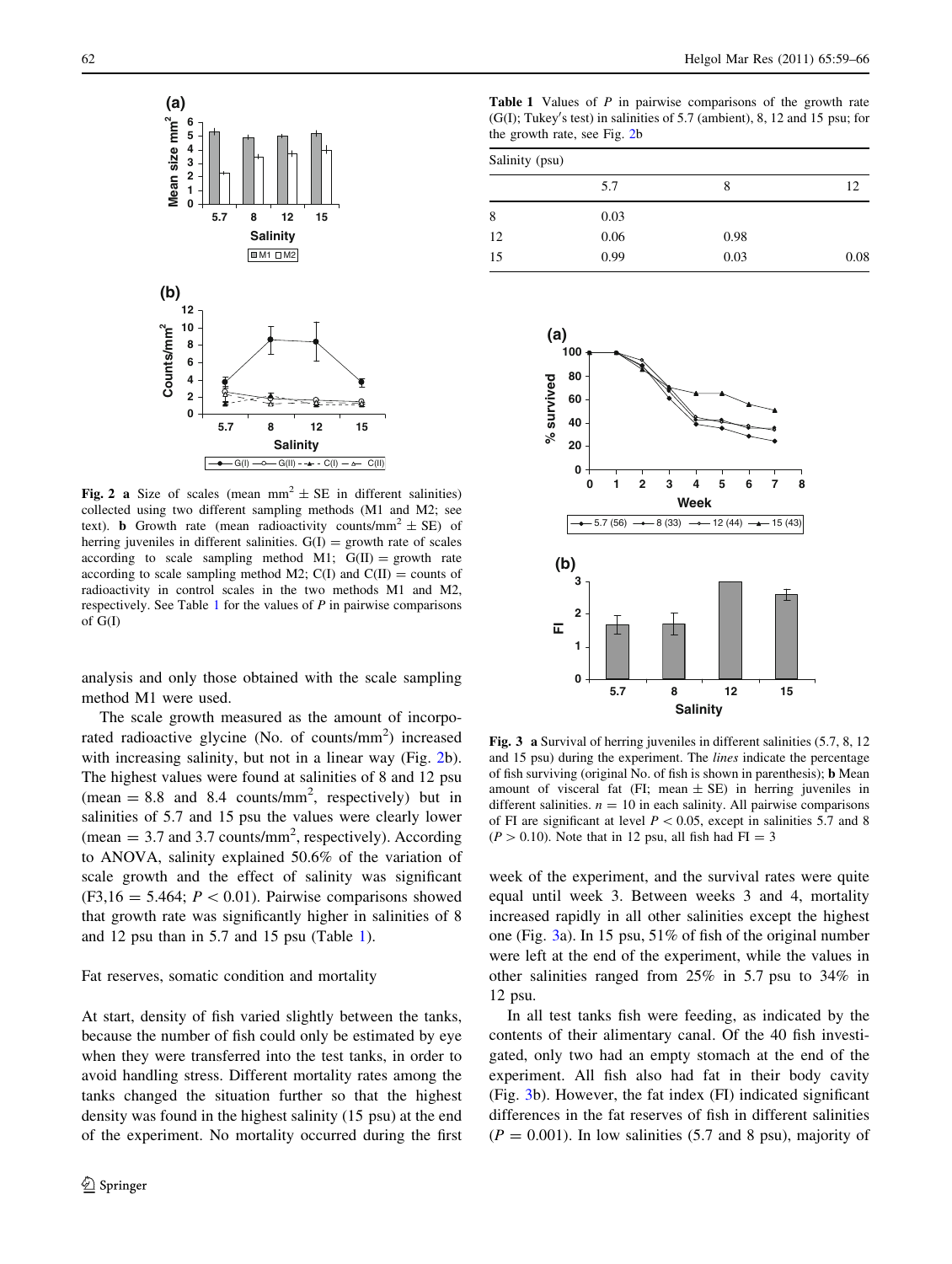<span id="page-4-0"></span>

Fig. 4 Mean length (mm), weight (g) and condition factor (CF \*100) (±SE) of herring juveniles in different salinities at the end of the experiment. See Table  $2$  for the values of  $P$  in pairwise comparisons of condition factor;  $n = 10$  in each salinity

fish had a small amount of fat  $(FI = 1)$  on the surface of the intestine and rich deposits  $(FI = 3)$  were found only in few individuals. In 12 psu, all fish had rich fat deposits in the body cavity (mean  $FI = 3$ ). The pairwise comparisons indicated that the mean FI was significantly higher in 12 psu than in any other salinities (for the P–values; see Fig. [3](#page-3-0)b).

Total length, weight and condition of the fish also varied among the salinities (Fig. 4). At the end of the experiment, the largest fish were found in salinity of 15 psu (mean  $= 92$  mm;  $n = 10$ ) and smallest in the salinity of 5.7 psu (mean = 83 mm;  $n = 10$ ). However, variation among the test groups was high and the differences in mean length and weight were insignificant (length:  $P > 0.10$ ; weight:  $P = 0.10$ ). Instead, there was a significant difference in the condition factor among salinities ( $P = 0.015$ ). Pairwise comparisons showed that condition factor of fish kept in salinity of 12 psu was significantly higher than that of fish in all other salinities (Table 2).

## Discussion

Uptake of radiolabelled glycine has been used in the studies of growth of adult fish (Goolish and Adelman [1983](#page-6-0); Busacker and Adelman [1987\)](#page-6-0), but not in studies of fish juveniles, as far as we know. According to our results, a major problem in using this method is the sampling of scales as this clearly affected the growth values obtained with herring juveniles. As it was not known, which scales best represent the growth process of juvenile Baltic herring, the scales were removed from the area, which has been used in the studies of age and growth in the herring previously. Eklund ([1999\)](#page-6-0) determined the age of the Baltic herring from scales and otoliths and found that in young

Table 2 Values of P in pairwise comparisons of condition factor (Mann–Whitney U-test) in salinities of 5.7 (ambient), 8, 12 and 15 psu. No. of fish  $= 10$  in each salinity; values of CF are shown in Fig. 4

| Salinity (psu) |      |      |      |  |
|----------------|------|------|------|--|
|                | 5.7  | 8    | 12   |  |
| 8              | 0.47 |      |      |  |
| 12             | 0.01 | 0.00 |      |  |
| 15             | 0.45 | 0.13 | 0.03 |  |

fish (age 2–4 years) the otolith age and scale age are equal, if scales are removed from the upper caudal part of the fish. However, in our experiment this did not guarantee that all scales sampled were suitable for the growth analysis.

In juvenile fish, the scales are thin and small and the counts of radioactivity probably too low to be detected reliably, if at all, in single scales. For this reason, we increased the total area of the scales tenfold, by combining a set of ten scales from each fish into a sample. This procedure was clearly necessary for the detection of radioactivity, but it brought about another problem: how to select the scales, when there is some variation in size even among the scales of an individual fish?

The scale sampling method M2, i.e., choosing scales of uniform size (Busacker and Adelman [1987\)](#page-6-0), resulted in a significantly smaller scale size than the random sampling used in method M1. The obvious reason was that small scales were more numerous than big ones and they were selected because of their higher frequency. Small scale size, in turn, may have been a result of degeneration of the scales (e.g., Tesch [1971](#page-7-0)), which takes place in given physiological conditions. Scales are rich in calcium, which is needed especially at times of active growth. If necessary, fish can absorb the scale material, use it for the formation of bones and other body structures, and rebuild the scales later, when the conditions have changed. So, in addition that scales protect the fish body, they form a calcium reservoir, which fish can utilise according to their physiological condition (Kapoor and Khanna [2004](#page-7-0)). Most likely, scales are not a stable structure particularly in fish juveniles, which grow fast but have no large depots of calcium required in the growth. The dynamic character of scales should thus be taken into account, when collecting them for the growth analysis of fish juveniles. According to our results,  $\geq$ 10 scales collected in random and combined into a sample diminishes this problem, as the probability of getting growing scales increases in this way.

The size of the scales obtained using method M1 was equal in different salinity groups (Fig. [2a](#page-3-0)), but the uptake of 14C-glycine was significantly more active in 8 and 12 psu than in the two other salinities (Fig. [2](#page-3-0)b). However,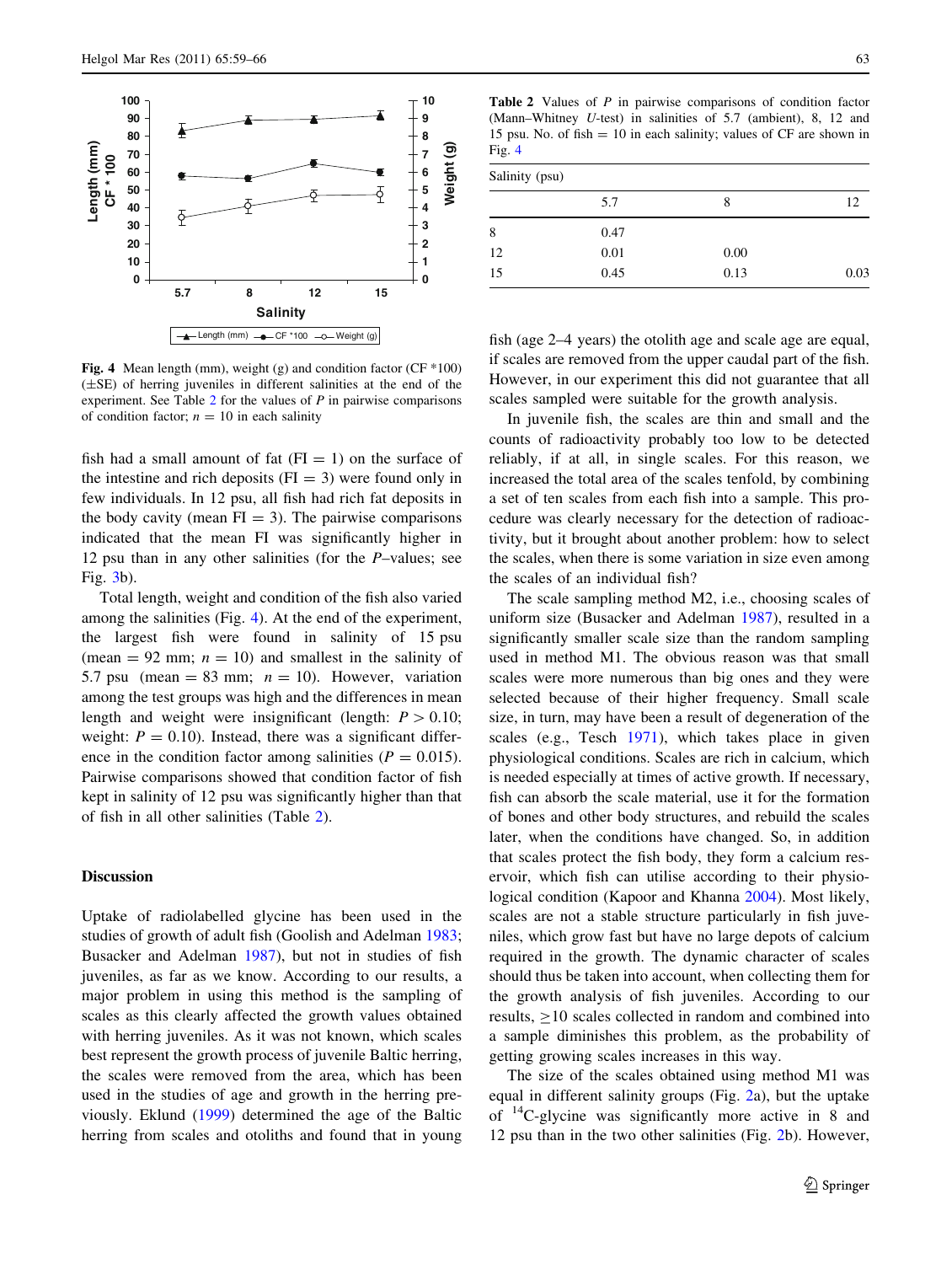also in these (5.7 and 15 psu) incorporation of radioactive glycine was increased compared with the control scales, indicating that some growth took place in these salinities as well. To conclude, measurement of the growth rate using the present method seems appropriate in the studies of fish juveniles, as long as the problems in sampling of scales are taken into account.

Salinity affected significantly also the accumulation of fat in the body cavity during the experiment. At the end of it, fish in the highest salinities (12 and 15 psu) had significantly more mesenteric fat than fish in lower salinities (5.7 and 8 psu). There were differences among individual fish in all salinities except 12 psu, where all fish had rich fat deposits and their physical condition was significantly better than in other salinities. The differences in the fat reserves and fish condition may indicate an optimum of feed conversion rate (Jarvis et al. [2001\)](#page-7-0) in salinity of 12 psu or close to it. This could be linked to the lipid metabolism, which can be altered by salinity through enzymatic activity (Cordier et al. [2002\)](#page-6-0).

Sensitivity to handling stress causes high mortality in herring kept in captivity (Blaxter and Holliday [1963](#page-6-0)). This is the obvious reason why no long-term experiments have been done with adult or juvenile Baltic herring previously. In our study, the expected high stress-induced mortality, together with the limited number of experimental fish, prohibited the use of replicate experimental tanks. Also, the study had to be interrupted because of fish mortality, which occurred in all test tanks irrespective of the salinity. In the first place, mortality indicates the low tolerance of the herring of life in captivity. In fish kept in non-optimal salinity conditions, the reason for high mortality is usually the difficulty of maintaining ionic balance, which takes place mainly through the gill epithelium (Evans [1980](#page-6-0); [1993\)](#page-6-0). That fish mortality was lowest in salinity of 15 psu in our experiment suggests that the optimum salinity of osmoregulation in the Baltic herring is higher than the salinity where fish live in nature. Interestingly, Holliday and Blaxter [\(1961](#page-6-0)) found that Atlantic herring, which lives in oceanic salinities  $(>=30 \text{ psu})$  recovered from the handling stress and loss of scales best in salinity of  $\langle 15.8 \rangle$  psu. In this salinity, sea water was isotonic with the herring blood (Holliday and Blaxter [1961](#page-6-0)). It is not known, however, whether the same value applies to the Baltic herring, too.

Fish growth is controlled by several external factors of which temperature and food are traditionally considered as the major ones (e.g., Weatherley and Rogers [1978\)](#page-7-0). Also oxygen can influence the growth of fish, and probably the scale growth as well (Ottaway and Simkiss [1977\)](#page-7-0). However, hypoxia usually becomes visible as a change of fish behaviour; i.e., fish loose their activity, stay close to the water surface and even tend to breathe air (Kramer [1987](#page-7-0)). Such effects were not observed in our experiments, although the condition of fish was checked daily. Moreover, the oxygen saturation level in the test tanks was regularly controlled and it proved to be high in all tanks through the experiment. With exception of salinity, the environmental conditions and treatment of fish were similar in all tanks and consequently, the observed differences in mortality, accumulation of fat, fish condition and growth rate were most likely due to the salinity.

In the Archipelago Sea, herring are known to feed still in December (Rajasilta [1992\)](#page-7-0) so that the experimental conditions matched relatively well the feeding cycle of the herring in their natural environment. Somatic growth of herring, instead, takes place mainly in summer and autumn, so that the time of the experiment was not optimal with regard to herring growth in the sea. Additional light with a photoperiod of 12 h light: 12 h dark apparently corrected this problem sufficiently, as fish were feeding and some growth took place in all salinities, but water temperature  $(+6^{\circ}C)$  was obviously too low for rapid growth. The mean length and weight of fish increased with increasing salinity (Fig. [4\)](#page-4-0), but as fish size was not determined in the beginning of the experiment, in order to avoid stress-induced mortality, the potential differences in growth cannot be asserted using length and weight data.

Many studies have shown that salinity affects euryhaline fish in multiple ways; e.g., their behaviour, intake of food, food conversion rate, somatic condition, fat reserves, growth and survival (e.g., Peterson-Curtis [1997](#page-7-0); Boeuf et al. [1999](#page-6-0); Peterson et al. [1999](#page-7-0); Atwood et al. [2001;](#page-6-0) Jarvis et al. [2001](#page-7-0); Cordier et al. [2002\)](#page-6-0). Euryhaline species usually tolerate a wide range of salinities as adults, but they have a given optimum, where they perform best growth. In clupeids, the effect of salinity on growth has been studied with juvenile Atlantic menhaden, Brevoortia tyrannus. In experimental conditions, this species achieved better growth in salinity of 5–10 ppt than in 28–34 ppt, where adult live (Hettler [1976](#page-6-0)). In marine turbot, Scophthalmus maximus, brackish water (8–20 psu) enhanced somatic growth (Boeuf et al. [1999\)](#page-6-0), whereas in juvenile sturgeon, Acipenser brevirostrum, the growth rate was highest in fresh water.

Fish growth is a complicated physiological process, where several hormones are involved (Holloway and Leatherland [1998;](#page-6-0) Mommsen [2001\)](#page-7-0). It is possible that salinity affects directly on growth, by stimulating the endocrinological system, which regulates the production of growth hormone and other growth promoting substances such as the insulin-like growth factors. These, in turn, can have an effect on the osmoregulatory capacity of fish (Seidelin et al. [1999;](#page-7-0) Inoue et al. [2003\)](#page-7-0). Growth hormone, for instance, increases the tolerance for non-optimal salinites in fish (Sakamoto and McCormick [2006](#page-7-0)).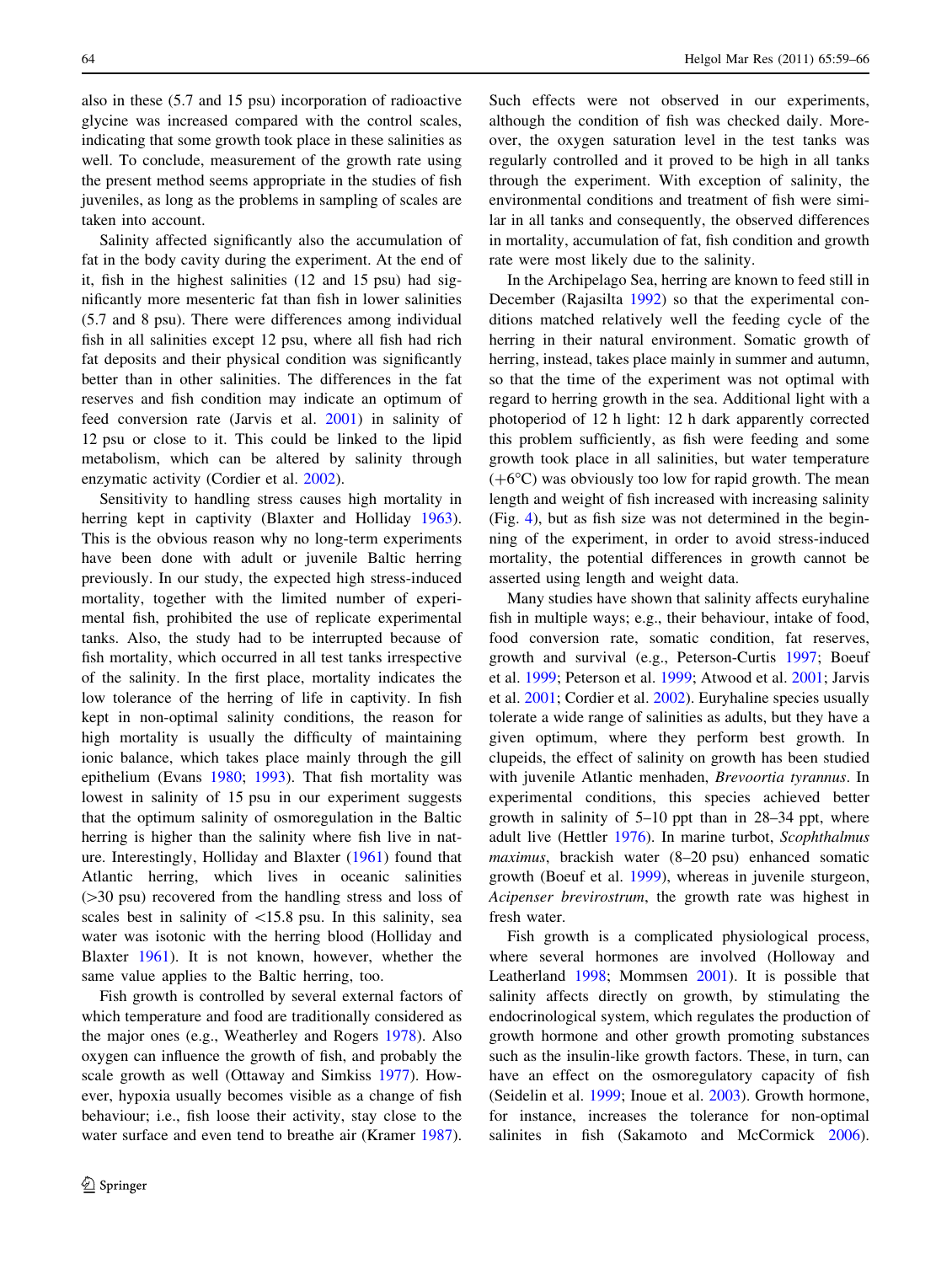<span id="page-6-0"></span>Alternatively, faster growth can be a result of decreased costs of osmoregulation (Hettler 1976; Imsland et al. [2003\)](#page-7-0). For instance in turbot, growth was improved when fish were reared in water that was isoosmotic to fish blood (Gaumet et al. 1995; Imsland et al. [2003](#page-7-0)). In our study, a direct effect of salinity on growth was obvious, although this effect may well have been strengthened by lower costs of osmoregulation in the higher salinities.

In estuarine nursery grounds, where salinity may vary considerably during the growth season, fish juveniles seek for such salinities that enhance their growth (Lankford and Targett [1994\)](#page-7-0). In most of the Baltic Sea, salinity is constantly low at such depths where herring juveniles live (Raid [1985;](#page-7-0) Urho and Hildén [1990;](#page-7-0) Axenrot and Hansson 2004) so that they cannot find a higher salinity even though it would provide them better growth. However, from the nursery grounds of the south-western Baltic, which are close to the Danish straits, the Baltic herring migrate out to the Skagerrak and Kattegat area (Jönsson and Biester [1981](#page-7-0); Aro 1989), where salinity is 15–20 psu (Fig. [1\)](#page-1-0). The southwestern herring populations exhibit high growth rate and large body size (Popiel [1958](#page-7-0)) obtained in a higher salinity compared to that in the Baltic Sea, with the exception of the deep bottom areas. This example from field conditions thus supports our results and suggests that the optimum salinity for the Baltic herring growth is somewhat higher than the present salinity of the Baltic Sea; possibly within 8–12 psu.

Present herring juveniles were about 5 months old when starting the experiment. At this phase, herring juveniles already resemble adults by their general physiology (Blaxter and Holliday 1963). Our results can thus represent also the adult Baltic herring, but this is not necessarily so. In adult fish, excretion of sexual hormones can modulate the action of the hormones that control growth and osmoregulation (Holloway and Leatherland 1998). Therefore, more studies are needed to find out the optimum salinity of the Baltic herring in different phases of its life cycle. Our study demonstrates that although experimental work with the Baltic herring faces difficulties due to sensitivity of the species to handling and life in captivity, the effect of stress can be reduced by increasing water salinity to 12–15 psu. In such conditions, it could be possible to carry out the experiments with replicates and other arrangements meeting the requirements of normal experimental design, which we failed to do in the present work.

Acknowledgments The authors thank Rauno Rinne, who assisted in the daily routines of the experiments, Olle Lerche for providing the facilities at the Finnish Institute of Fisheries and Environment and the anonymous referees for the constructive comments on the manuscript. The study was partly financed by the EU (project No 96-068).

#### References

- Adelman IR (1987) Uptake of radioactive amino acids as indices of current growth rate of fish: a review. In: Summerfelt RC, Hall GE (eds) The age and growth of fish. Iowa State University Press, Ames, pp 65–79
- Aro E (1989) A review of fish migration patterns in the Baltic. Rapp P-v Réun Cons Int Explor Mer 190:72-96
- Atwood HL, Young SP, Tomasso JR, Smith TIJ (2001) Salinity and temperature tolerances of Black Sea bass juveniles. N Am J Aquacult 63:285–288
- Axenrot T, Hansson S (2004) Seasonal dynamics in pelagic fish abundance in a Baltic Sea coastal area. Est Coast Shelf Sci 60:541–547
- Bekkevold D, André C, Dahlgren TG, Clausen LAW, Torstensen E, Mosegaard H, Carvalho G, Chistensen TB, Norlinder E, Ruzzante DE (2005) Environmental correlates of population differentiation in Atlantic herring. Evolution 59:2656–2668
- Blaxter JHS, Holliday FGT (1963) The behaviour and physiology of herring and other clupeids. Adv Mar Biol 1:261–393
- Boeuf G, Boujard D, Person-Le Ruyet J (1999) Control of the somatic growth in turbot. J Fish Biol 55(Suppl A):128–147
- Busacker GP, Adelman IR (1987) Uptake of  $^{14}$ C-glycine by fish scales (in vitro) as an index of current growth rate. In: Summerfelt RC, Hall GE (eds) The age and growth of fish. Iowa State University Press, Ames, pp 355–357
- Cordier M, Brichon G, Weber J-M, Zwingelstein G (2002) Changes in the fatty acid composition of phospholipids in tissues of farmed sea bass (Dicentrarchus labrax) during an annual cycle. Roles of environmental temperature and salinity. Comp Biochem Physiol B 133:282–288
- Eklund J (1999) Herring growth and age estimates from otolith and scales. Study report, Archipelago Research Institute, University of Turku, Turku 4 pp
- Evans DH (1980) Kinetic studies of ion transport by fish gill epithelium. Am J Physiol 238:224–230
- Evans DH (1993) Osmotic and ionic regulation. In: Evans DH (ed) The physiology of fishes. CRC Press Inc, Boca Raton, pp 315– 341
- Fonselius S, Valderrama J (2003) One hundred years of hydrographic measurements in the Baltic Sea. J Sea Res 49:229–241
- Gaumet F, Boeuf G, Severe A, Le Roux A, Mayer-Gostan N (1995) Effects of salinity on the ionic balance and growth of juvenile turbot. J Fish Biol 47:865–876
- Goolish EM, Adelman IR (1983) Effects of fish growth rate, acclimation temperature and incubation temperature on in vitro glycine uptake by fish scales. Comp Biochem Physiol 76A:127– 134
- Griffin FJ, Pillai MC, Vines CA, Kääriä J, Hibbard-Robbins T, Yanagimach R, Cherr GN (1998) Effects of salinity on sperm motility, fertilization and development in the Pacific herring, Clupea pallasi. Biol Bull 194:25–35
- Haegele CW, Schweigert JF (1985) Distribution and characteristics of herring spawning grounds and description of spawning behaviour. Can J Fish Aquat Sci 42(Suppl 1):39–55
- Hettler WF (1976) Influence of temperature and salinity on routine metabolic rate and growth of young Atlantic menhaden. J Fish Biol 8:5555–5565
- Hognestad PT (1994) The Lake Rossfjord herring (Clupea harengus L.) and its environment. ICES J Mar Sci 51:281–292
- Holliday FGT, Blaxter JHS (1961) The effects of salinity on herring after metamorphosis. Mar biol Ass UK 41:37–48
- Holloway AC, Leatherland JF (1998) Neuroendocrine regulation of growth hormone secretion in teleost fishes with emphasis on the